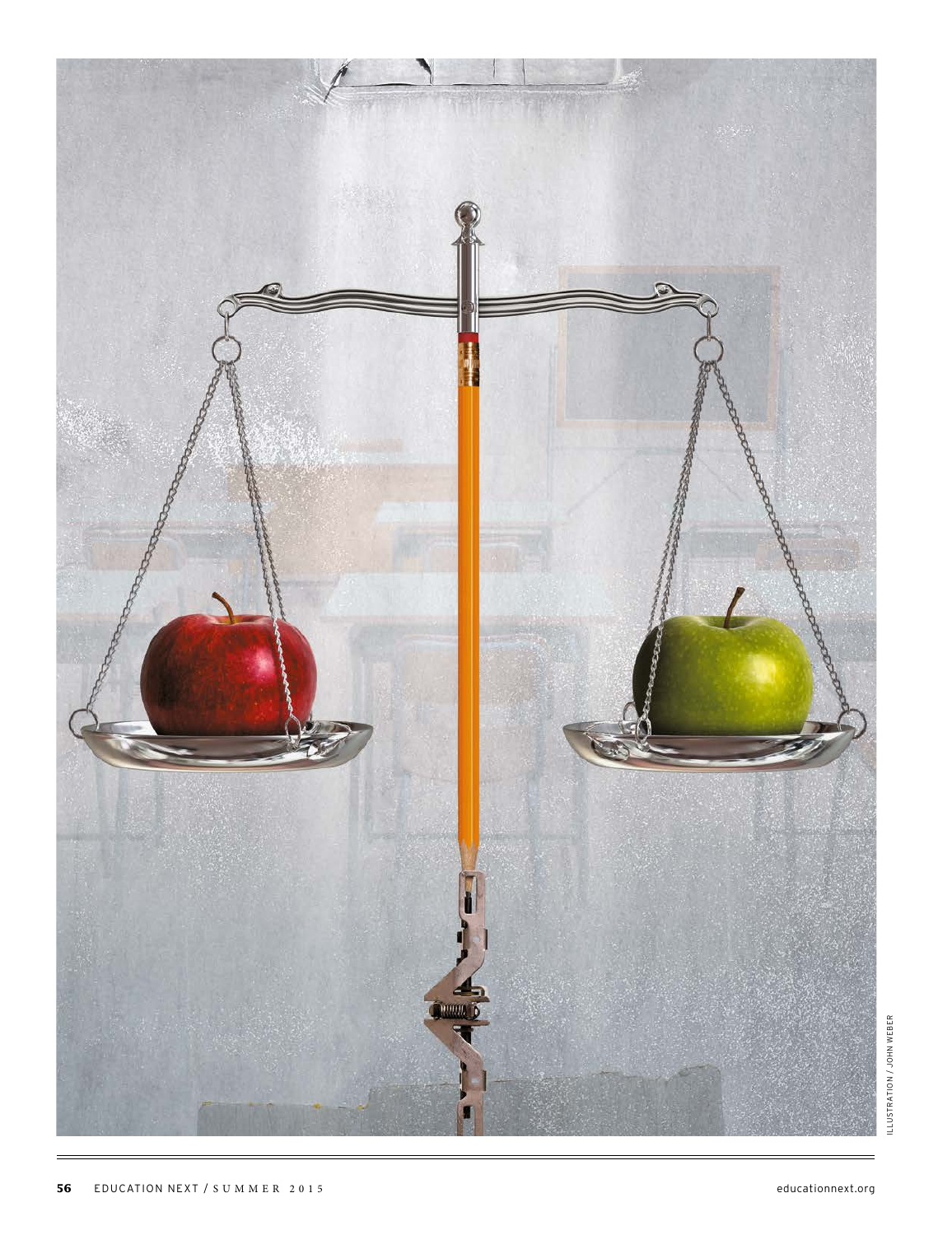# How Many Charter Schools Is Just Right?

## *EDUCATION NEXT* TALKS WITH

SCOTT PEARSON, JOHN H. "SKIP" MCKOY, AND NEERAV KINGSLAND

In dozens of U.S. cities, more than one in five students now attend charter schools. Charter school expansion has fueled an increasingly energetic discussion among advocates: How large a share of urban schools should be charters? Is the ideal New Orleans, where nearly all public schools are charter schools? Or does that create demands on charters to become more and more like the district schools they're replacing, potentially undermining the premise of charter schooling? Is it better for a charter sector to coexist with a substantially traditional school district, as is the case in Washington, D.C.? In this forum, arguing for the two-sector model are Scott Pearson and Skip McKoy. Pearson is executive director and McKoy is the chairman of the District of Columbia Public Charter School Board. Making the case for an all-charter system is Neerav Kingsland, former CEO of New Schools for New Orleans and now a consultant who works to support charter expansion.

D.C. STUDENTS BENEFIT FROM MIX OF CHARTER AND TRADITIONAL SCHOOLS BY SCOTT PEARSON AND JOHN H. "SKIP" M**CK**OY



Charter schools are revolutionizing public schooling in Washington, D.C. In just 18 years, charter schools have grown from an initial 5 to 112 schools today, managed by 61 nonprofit organizations. This school year, charters will serve nearly 38,000 students—44 percent of all publicschool students in D.C. And these schools, which consistently outperform D.C. Public Schools (DCPS) overall and across all subgroups, offer students a tremendous variety of quality educational opportunities.

( continued on page 58 ) As the executive director and the board chairman of the District of Columbia's independent chartering body, we are often asked whether we favor a "New Orleans" future for D.C., where charter schools eventually serve virtually all

THE NEW ORLEANS CASE FOR ALL-CHARTER SCHOOL DISTRICTS BY NEERAV KINGSLAND



Across the country, children in urban districts are being denied rich, rigorous educational opportunities. The causes of these poor opportunities are multifold: urban students suffer from high rates of poverty and violence; additionally, as a country, we do not develop enough teachers who can succeed in these difficult conditions. But, contrary to many leading reform voices, progress on the important issues of poverty and talent will not be enough to reverse the dysfunction of urban school districts. Poor educational opportunities will remain the norm unless we tackle one remaining issue: the structure of urban school districts.

The structure of urban school systems has made a mess of the relationships between family, educator, and government. ( continued on page 59 )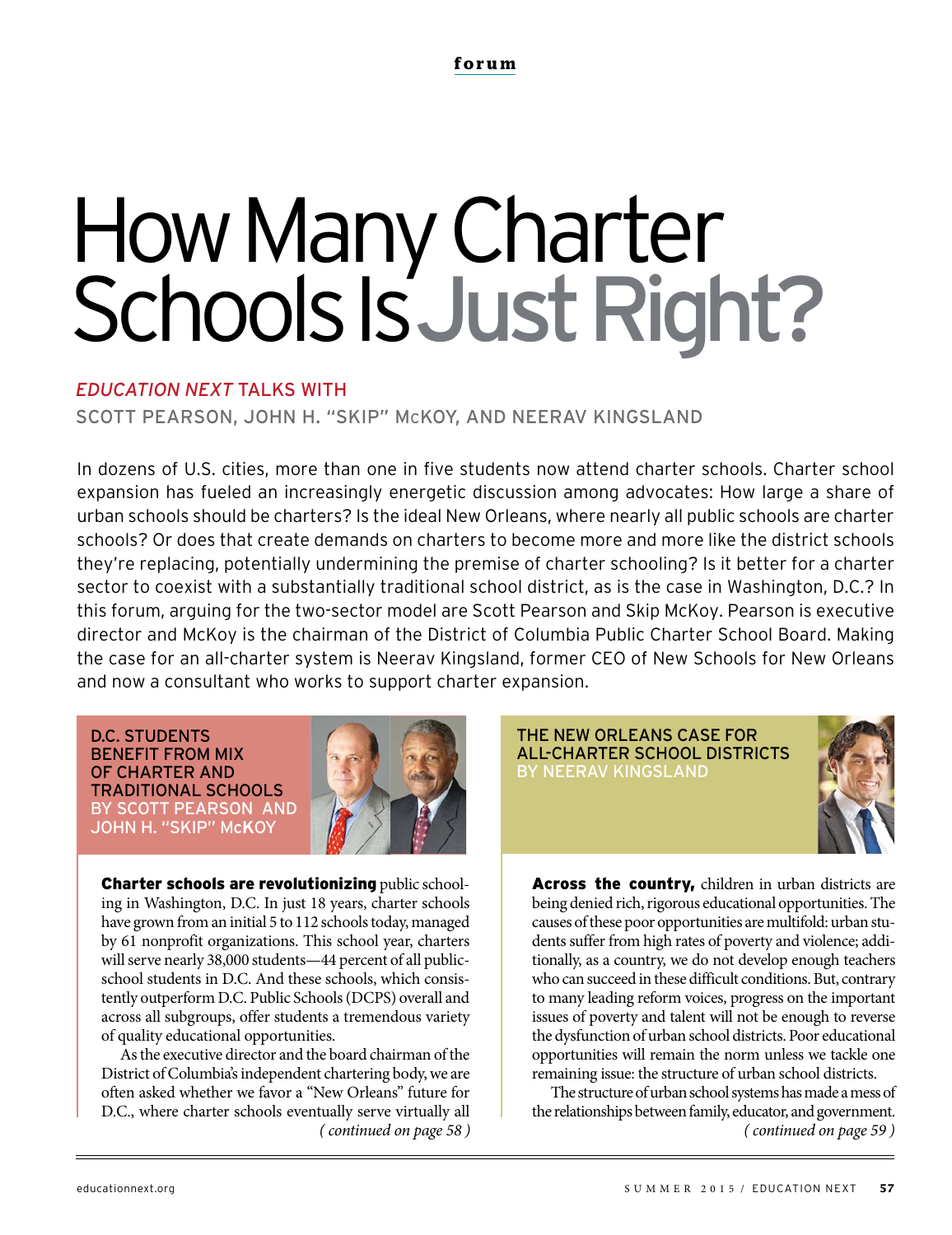## **forum** CHARTER-DISTRICT BALANCE PEARSON & McKOY

#### **PEARSON & MCKOY** (CONTINUED FROM PREVIOUS PAGE)

public-school students.

Our response may surprise some, but we do not. Rather, we see students and families in the District of Columbia better served

with two thriving and successful sectors: charter and traditional public. Here's why.

When Congress passed charter school legislation for Washington, D.C., in 1995, our public schools were a national disgrace, characterized by decrepit buildings, a meddling school board, patronage-based employment, sky-high truancy, and some of the nation's lowest graduation rates and test scores. Enrollment in DCPS had fallen by nearly half from the midsixties, from 150,000 to just over 75,000 students.

The arrival of charter schools in 1996 offered parents another way out of a failing urban school system. No longer would they have to move to neighboring Maryland or Virginia in search of better public schools. For the first several years, charter schools added students as DCPS bled and cycled through a revolving door of leaders. After 10 years of charters and following the election of Mayor Adrian Fenty in 2006, DCPS was down to

we see improvements across charters and DCPS for students in every group, including black (see Figure 1), Latino, low-income, and those with disabilities.

City residents are taking notice. Charters keep growing, but now DCPS is growing as well. For the first time since the Beatles appeared on the Ed Sullivan Show in 1964, total public-school enrollment in D.C. is rising.

We now have a virtuous cycle: growing enrollment and improving results in both the charter and traditional sectors.

Having two strong sectors is good for the city. It's also good for charter schools.

#### **Neighborhood Schools**

One of the arguments for maintaining the traditional sector is that a lot of people like having neighborhood schools of right. They are usually close by, often walkable. They help create a community of neighbors. When the schools are good, they boost home values and attract new residents. Because admission is guaranteed, they take the anxiety out of school choice.

Neighborhood schools have also been associated with de

# **Having two strong systems raises the odds that charter schools can retain the freedoms and flexibilities that underpin their success, and it provides families with more choice as they select among charters, a local neighborhood school, and other specialized district options.**

just 50,000 students, with charters claiming 20,000 students.

But something else happened. In part because of the growing popularity of charter schools, major reforms were made to DCPS:

· The district spent more than \$2 billion on facilities improvements.

· Mayoral control replaced the elected school board.

· A path-breaking labor agreement ended seniority-based placement and tenure.

Most significantly, DCPS benefited over the past eight years from the uninterrupted strong leadership of two excellent chancellors—first Michelle Rhee and today Kaya Henderson. Two mayors and the city council gave these leaders the political cover, generous funding, and, perhaps most important, the time to make the improvements in people, systems, curriculum, and culture that are needed to turn around a failing institution.

Charter advocates have long hoped that competition from charters would spur improvement in traditional schools. In Washington, D.C., this has actually happened! Last year, DCPS was the fastest-improving major urban school district in the country. Charter schools keep improving as well due to the efforts of talented teachers and leaders, and the charter board's aggressive closing of low performers.

Some have attributed these gains to a gentrifying city. But

facto segregation, as they reflect the demographics of their neighborhood. But integrated schools can be fostered by reserving slots for out-of-boundary children, and by the presence of a robust set of citywide schools of choice.

If charter schools took over the whole city, there would be tremendous pressure for them to become fully, or partly, neighborhood schools of right. That's what we see in New Orleans, where half of the slots are reserved for neighborhood children and schools must accept new children at any time during the year.

We would rather not see that happen to D.C. charters. It would change their fundamental character as schools of choice, limit their educational and operational flexibility, make them harder to close for low performance, and open them to wider and wider regulation.

Turning charters into neighborhood schools could constrain their educational approaches. Charter schools that are immersive bilingual, have a military theme, offer a no-excuses culture, or promote a Waldorf philosophy where children do not begin reading until age seven all might be considered inappropriate for a neighborhood school that is the default choice for all neighborhood children.

Moreover, neighborhood schools are often heavily influenced ( continued on page 60 )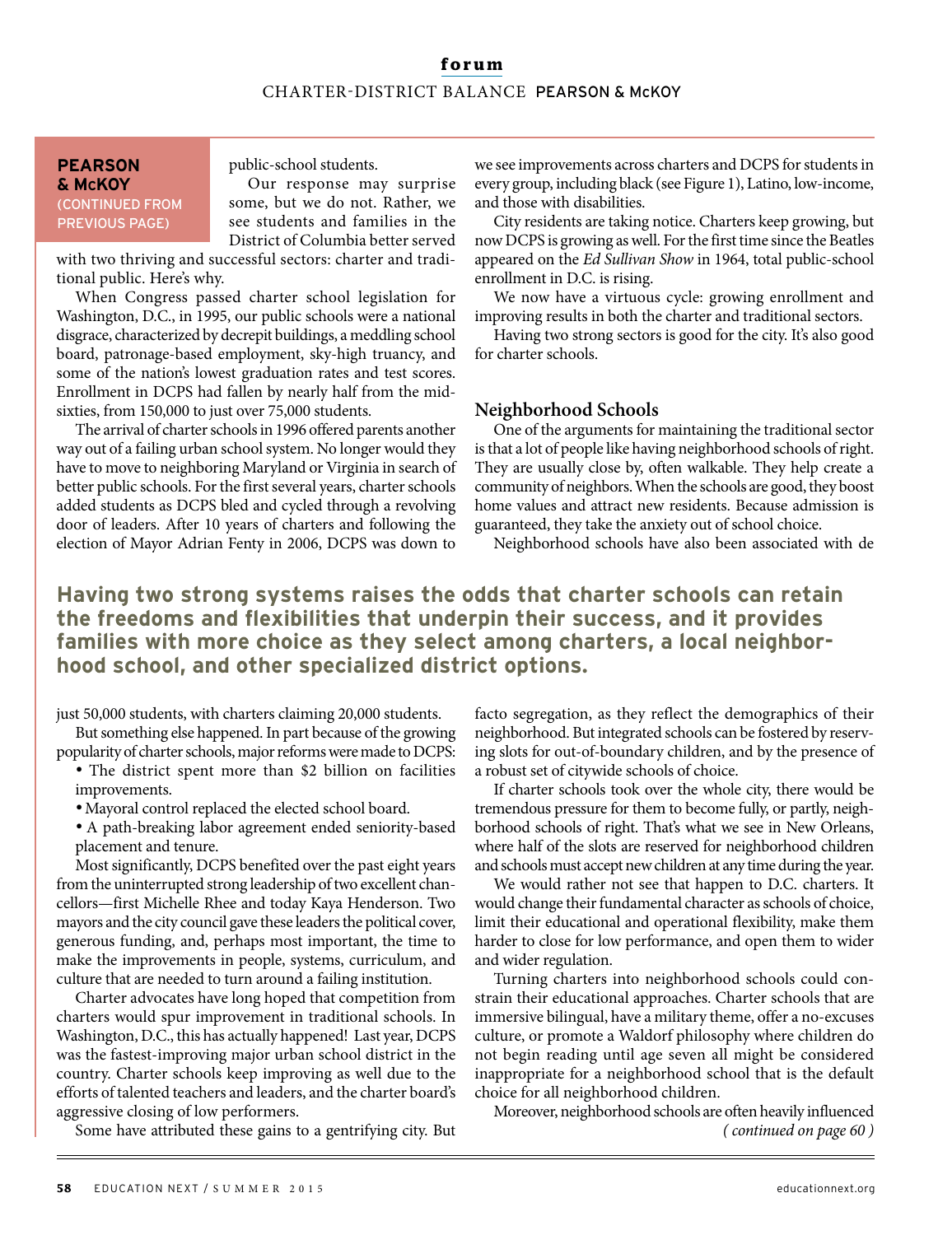## **KINGSLAND**

(CONTINUED FROM PAGE 57)

Families have little power. Educators are trapped in a Kafkaesque maze of contracts, rubrics, and rubber rooms. And government is tasked with the overbroad mandate of both

regulating and operating schools.

How do we right these relationships? My hypothesis is that we should transition our public education systems into charter districts, systems with the following structure:

· Educators form nonprofit organizations to operate schools.

· Families can choose from any school in the city, with reasonable limitations, such as neighborhood set-asides, being determined by community values.

· Government holds nonprofit school organizations accountable for both performance and equity; it no longer operates schools itself.

## **The Nation's First All-Charter School District**

New Orleans is the first city to build an education system based on these three principles. As a result, student achievement is on the rise; equity is increasing; and New Orleans citizens strongly back the reform efforts.

Before Hurricane Katrina decimated the city and most of its schools in 2005, 64 percent of public school students in New Orleans attended a school designated as "failing." Currently, only 9 percent of students attend failing schools. High school graduation rates have increased by more than 20 percentage points, from below 50 percent to more than 70 percent. And, in 2013, a study by the Center for Research on Education Outcomes

transformation, to continue for at least two more years. Yet, while New Orleans has seen unprecedented gains in student achievement (see Figure 2), the city's schools are far from excellent. Much remains to be accomplished. Nonetheless, the city has been undeniably and positively transformed by the structural reform of its public education system.

#### **Confusing Structure with Rules**

My colleagues in Washington, D.C. (see "D.C. Students Benefit from Both Sectors," forum, Spring 2015) contend that the best educational model is one in which charter schools coexist with traditional district schools. The main thrust of their argument is that they prefer the rules that currently govern district and charter schools in Washington, D.C., over the rules that govern the New Orleans charter system. They argue that neighborhood traditional schools should coexist alongside charter schools of choice; that charter schools should be able to benefit from special enrollment rules, such as not admitting students midyear; and that districtwide policies in areas such as expulsion should be avoided.

These arguments confuse structure with rules. A charter district can operate under a variety of regulatory regimes. Different rules concerning geographic boundaries, enrollment, expulsions, and admissions can be applied to a charter district based on a community's values. Moreover, the same rules need not apply to every school. For example, a city might desire a mix of neighborhood and citywide choice schools; if this is the case, city leaders could regulate their charter district in this manner.

## **We have witnessed what the best of district reform can give us. And we have seen that, even with talented district leadership, charters can give us better. In numerous cities, students in charter schools gain 4 to 12 months of extra learning per year compared to students in traditional schools.**

(CREDO) found that New Orleans charter schools deliver five months of extra learning per year when compared to similarly situated traditional schools.

New Orleans's most at-risk students are also benefitting from the new system: CREDO found students with special needs achieve nearly two months of extra learning per year. And, despite New Orleans schools serving an extremely at-risk population, the expulsion rate is below the state average. Performance increases have not been achieved by ignoring equity; rather, New Orleans has become one of the most equitable urban school districts in the country.

Not surprisingly, voters surveyed in 2014 by the Cowen Institute at Tulane University agree, by a two-to-one margin, that the schools are getting better. And 82 percent of voters want the state intervention, which has enabled the system's structural

In New Orleans, we designed a set of rules to govern our charter district that reflects our community's values. Elementary schools can allocate up to 50 percent of seats to students within a defined neighborhood, while high schools have no geographic boundaries; all open-enrollment schools with available seats must admit students at any time of the year; selective schools can employ test-based admissions; and expulsion policies (but not all discipline policies) are standardized. Currently, 72 percent of New Orleans parents voice support for this specific choice model.

These are by no means perfect rules. They are simply the rules New Orleans has designed to govern the city's education system. Moreover, under these rules, the diversity of New Orleans schools ( continued on page 61)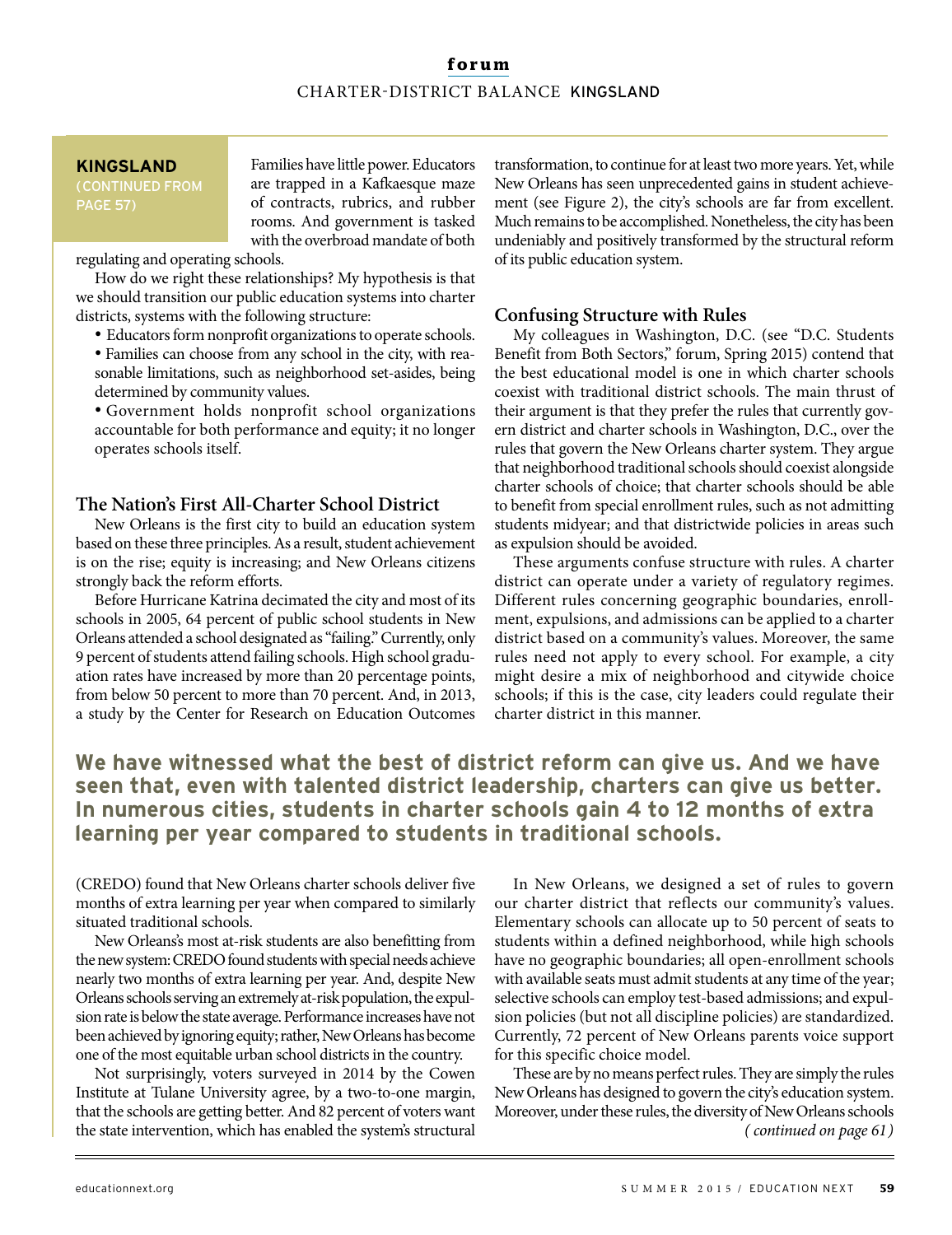## **forum** CHARTER-DISTRICT BALANCE PFARSON & MCKOY

#### **PEARSON & MCKOY** (CONTINUED FROM PAGE 58)

by local community members, as opposed to parents, with concerns that can at times distract a school from the single-minded focus that we see in truly great schools.

And neighborhood schools take on a permanence that is out of keeping with the charter model. If a charter school is a neighborhood school, it may be more difficult to move the school out of the neighborhood, to a larger building, for example. And, from an authorizer's perspective, it may be more difficult to close a low-performing neighborhood school because of the added community and political dimension involved.

New Orleans, of course, offers no true neighborhood schools

of right. The solution there is to have large school zones within which certain students are given preference. That denies communities true neighborhood schools. But worse, it imposes new burdens and restrictions on charter schools.

For example, every charter school in New Orleans has been effectively deemed a school of right. Each must offer the same number of seats in every grade, and admit new students whenever a vacancy occurs, at any time of year (what some refer to as "backfilling" seats). This significantly limits the flexibility of charter school design and consequently reduces the choices available to parents and students. Immersive bilingual programs, for example, are more difficult to maintain ( continued on page 62 )

#### **D.C.'s Improving System** (Figure 1)

Though large achievement gaps remain, relative to the nation as a whole, student performance in Washington, D.C., has improved since 2003 for all students as well as for black students, especially in math.



NOTES: Data for the District of Columba Public Schools (DCPS) are drawn from the Trial Urban District Assessment. Beginning in 2009, data for D.C. exclude charter schools.

**Source:** U.S. Department of Education, National Center for Education Statistics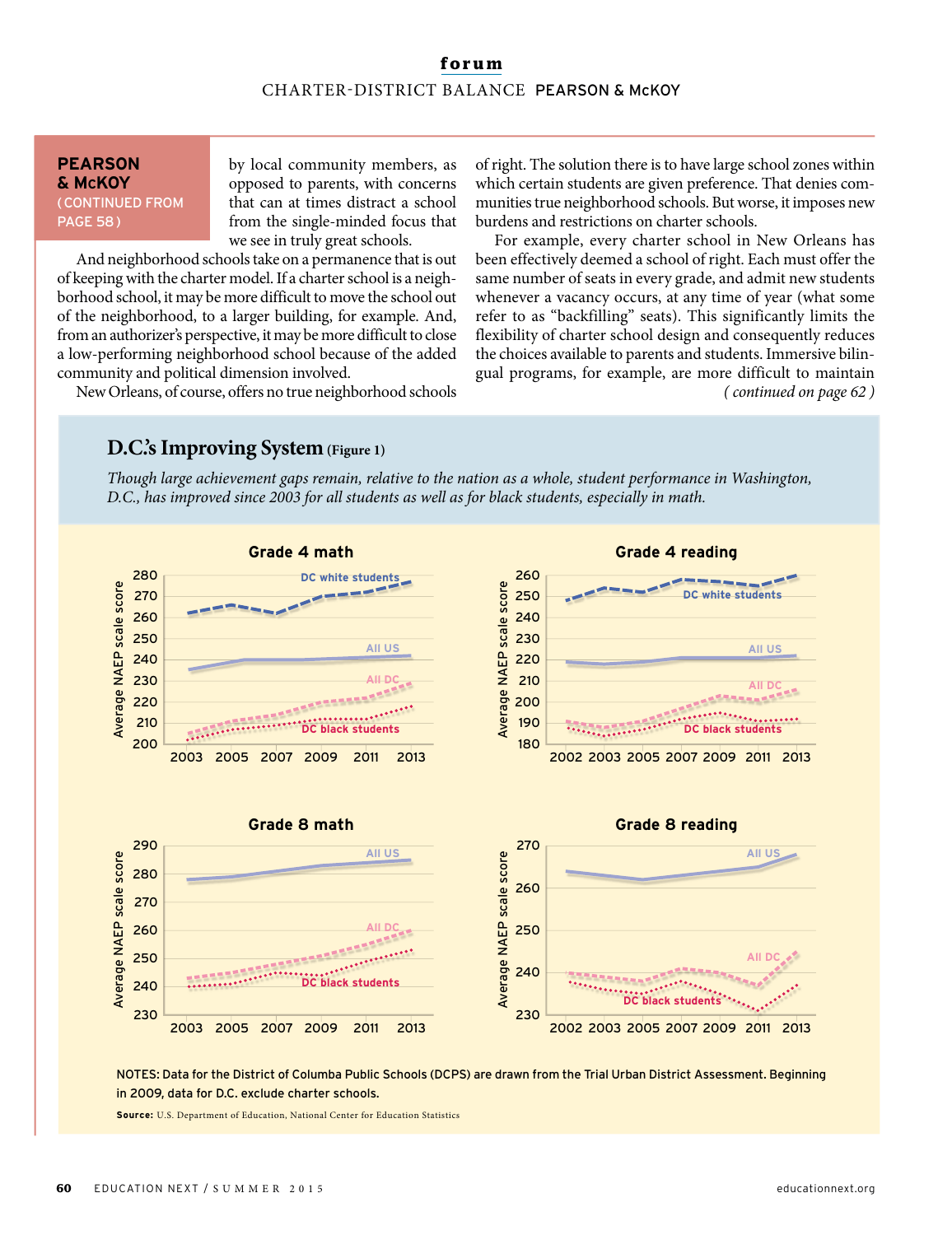## **forum** CHARTER-DISTRICT BALANCE KINGSLAND

#### **KINGSLAND** (CONTINUED FROM

PAGE 59)

continues to increase. Allowing some geographic preference has not forced every school to adopt the same model; the "one size fits all" days of old have not been brought

back. From language-immersion schools to blended-learning schools to selective magnet schools to socioeconomically integrated schools, innovation is on the rise. Sound regulation has not led to homogenization. The exact opposite is true.

The point is this: structure and rules should not be conflated. A charter district can operate under any number of regulatory models as long as the basic structure is maintained. Washington, D.C., or any other city, can harness the benefits of a charter district structure while still maintaining a set of rules that meets the needs of the community.

We have witnessed what the best of district reform can give us. And we have seen that, even with talented district leadership, charters can give us better.

#### **New Orleans and D.C. Charters Are Not Aberrations**

A large body of evidence supports the notion that charter schools will deliver better outcomes for at-risk students. The 2013 CREDO study covered 95 percent of charter students in the country. The study found that African American students in poverty who attended charter schools achieved nearly two months of extra learning per year relative to their district school peers. CREDO has conducted similar studies in urban areas across the country, most of which have demonstrated that students learn more in charter schools than in traditional schools. And, in numerous cities, such as New Orleans, Newark, Boston, Los ( continued on page 62 )

## **Confusing Better with Optimal**

My colleagues also argue that the coexistence of charter and district schools has led to academic increases across both sectors in Washington, D.C. This is true. As a result of the impressive leadership of Michelle Rhee and Kaya Henderson, the traditional sector has indeed improved.

But there's another way to interpret the Washington, D.C., reforms. The district, with the traditional and charter sector each serving about 50 percent of students, is as close to a systemwide experiment as you can get in a dynamic education environment. What happens when the best of district reforms take place alongside the best of charter reforms? A recent CREDO study found that students who attend charter schools in Washington, D.C., achieve roughly four months of extra learning per year. Moreover, the charters are achieving these results for less money per student than the district schools.

All boats may be rising, but too many kids are still sinking.

## **Closing the Gap(Figure 2)**

Student performance in New Orleans has trended steadily upward over time and has improved more rapidly in the city than statewide, particularly in recent years and particularly among black students.



NOTES: Data combine scores for all grades on all subjects of LEAP, iLEAP, and GEE/EOC. Data are presented by calendar year in which the school year ends. New Orleans data include Orleans Parish from 1999 to 2005, and for 2007 to 2014 combine Orleans Parish with the Recovery School District. Data are not presented for New Orleans for 2006. Data for New Orleans do not include charters authorized by the Louisiana Board of Elementary and Secondary Education (BESE), which can accept students with residence outside of New Orleans. BESE charters account for less than 5 percent of overall enrollment in New Orleans schools.

**SOURCE:** Louisiana Department of Education